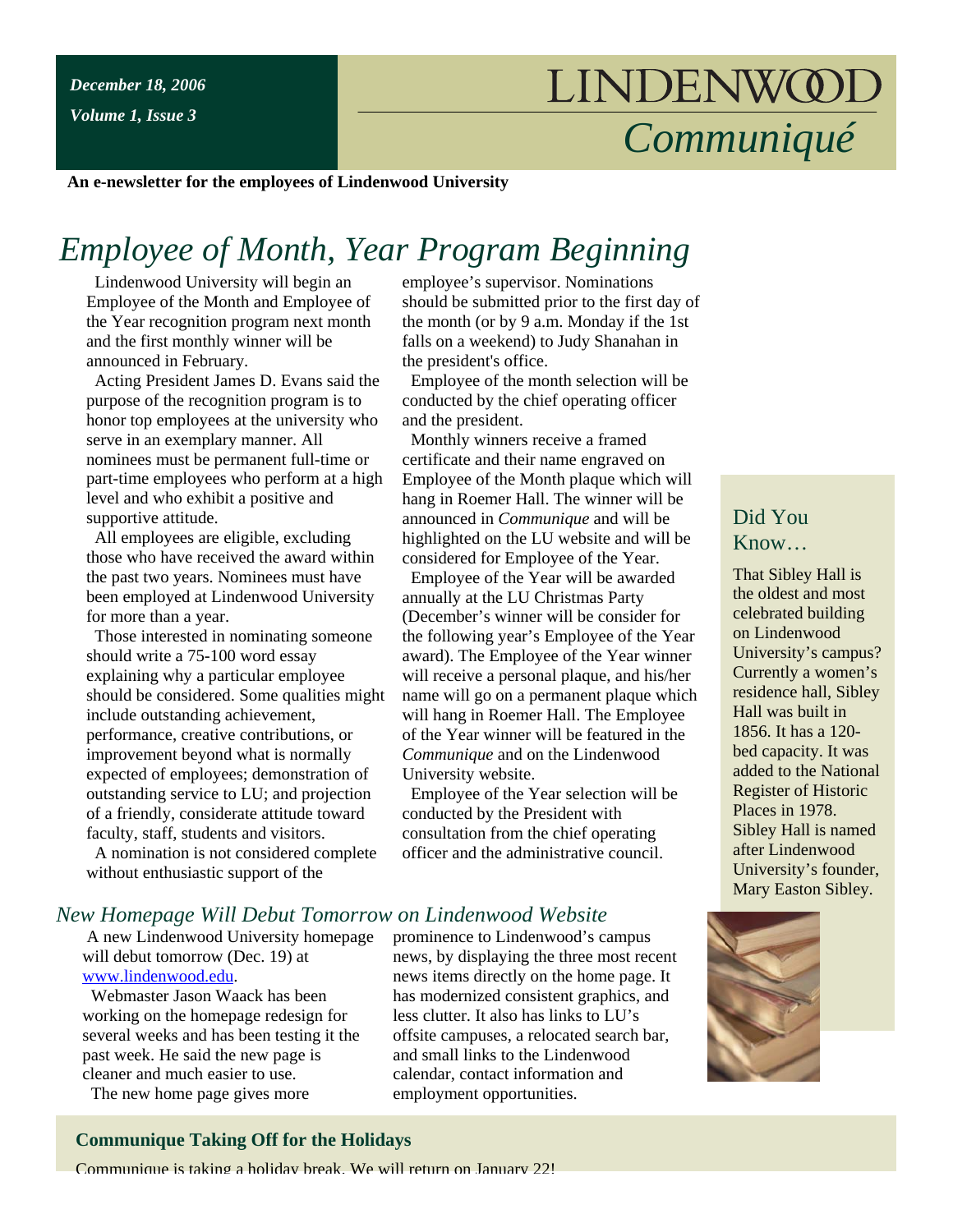#### *Lindenwood Mourns Loss of Professor Janet Fever*

 Lindenwood University is mourning the loss of Dr. Janet Fever, who passed away on Wednesday, Nov. 29, after a battle with cancer.

 Dr. Fever had been a member of the Education Division faculty since 1989, prior to which she worked as a special education and gifted education teacher and as a school administrator at a number of levels, including superintendent.

 She was a member of a number of professional and service organizations and was the first female president of the Phi Delta Kappa Gateway East chapter.

She held a bachelor's degree and a doctorate from Southern Illinois University at Carbondale and a master's degree in education from Southern Illinois University at Edwardsville.

 Dr. Rick Boyle, dean of the education division and dean of the faculty, said that Dr. Fever leaves an enduring mark with her students and with Lindenwood University.

"Her legacy will live forever," Boyle said. "Anyone who prepares a young person for a teaching career will be remembered. It's the legacy of a teacher"

# *Lindenwood Hosts Regional Circle K Meeting*

 On Friday, Dec. 8, Lindenwood University hosted a meeting of the Missouri-Arkansas Circle K, which featured an address by Ronda Lewallen, governor of the Missouri-Arkansas Circle K district.

 The meeting, held in the Anheuser Busch Leadership Room at the Spellmann Campus Center, was attended by more than 40 Kiwanis members and Key Club members from all over St Charles and St. Louis, as well as Circle K students from Lindenwood and Washington University. The evening also included a speaker from the BCI organization (Boone's Center, Incorporated), who discussed ways

members can help get involved with their organizations and did some handson demonstrations.

 Circle K is a co-educational service, leadership development, and friendship organization, organized and sponsored by Kiwanis clubs on college or university campuses.

 "The evening was a tremendous success and has ignited a fire for service like none other for our Lindenwood Circle K organization," said Joanna Finch, LU faculty advisor for Circle K. "With support from our local Kiwanis, Circle K will continue to strengthen its membership and grow here at Lindenwood University."

#### *Online Survey Now Available; Provides Valuable Feedback*

 Thanks to the hard work and dedication of the Computer Services team, we are now able to administer the Institutional Proficiency survey online. The survey can be accessed via the following link: [https://www.lindenwood.edu/campus\\_lif](https://www.lindenwood.edu/campus_life/proficiency_survey_0506.asp) [e/proficiency\\_survey\\_0506.asp](https://www.lindenwood.edu/campus_life/proficiency_survey_0506.asp)

 Please encourage students at all levels to complete this survey. Encouraging and gathering student feedback provides many benefits. Such feedback allows the university to identify effective

educational practices that are directly related to retention as well as many other desired student outcomes.

 The information obtained from this survey is also used in accreditation and self-study reports, campus planning, and policy analysis.

 For more information regarding this survey or any question related to Career Services, please contact Dana Wehrli at 636.949.4806 or via e-mail at dwehrli@lindenwood.edu.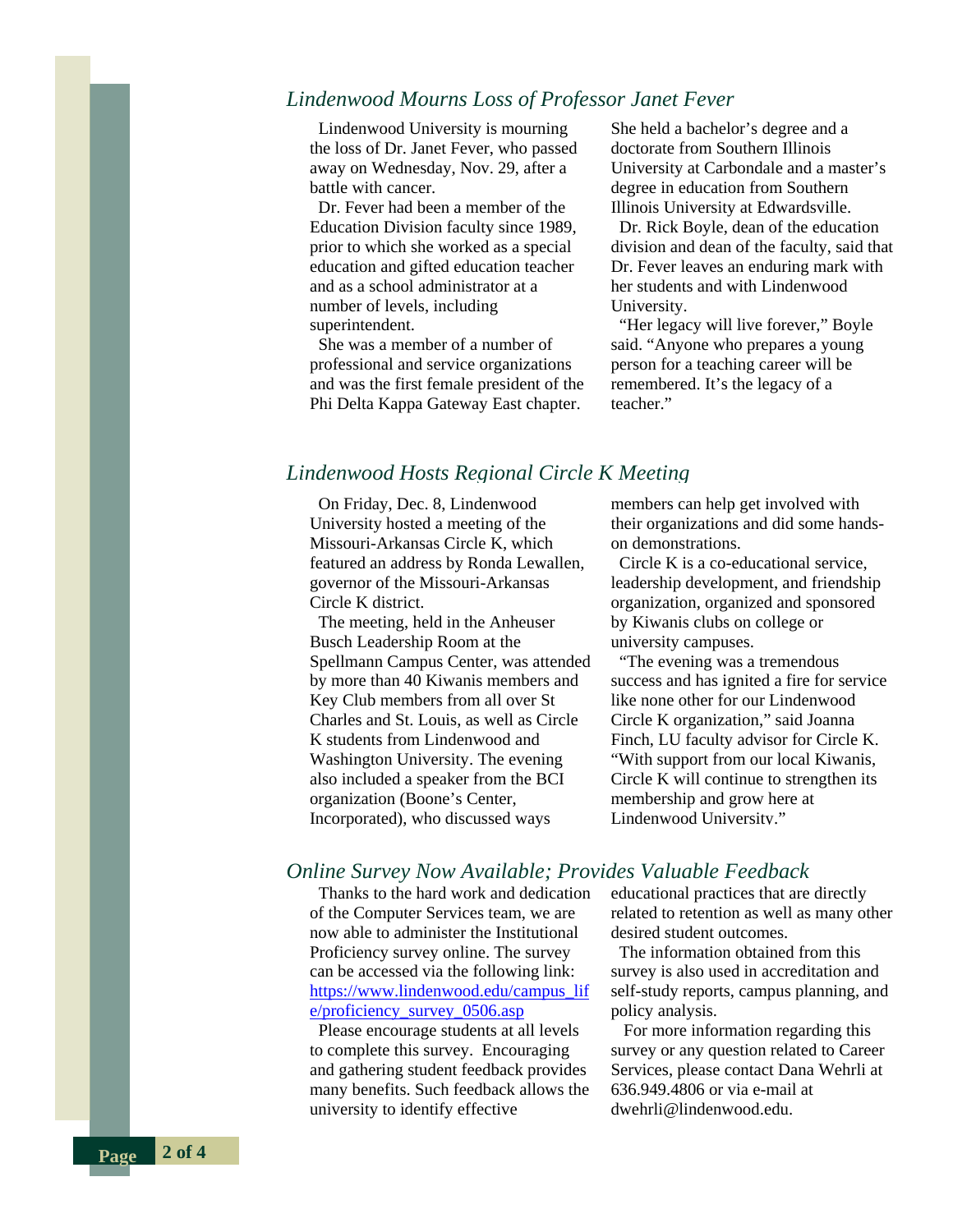# *School Safety Summit Draws 350 to Campus Center*

 More than 350 visitors packed the Spellmann Campus Center Thursday as Lindenwood hosted a School Safety Summit in conjunction with Cooperating School Districts.

 The summit was a gather of educators, police and firefighters from across the metropolitan area. Attendee listened to presentations on school intruder drills, the way police deal with active shooters, crisis communications and planning, gang awareness, threat assessment, bully prevention and more.

 Lindenwood Dean of Faculty Rick Boyle was the university's coordinator for the event. He said he was pleased the summit was such a "tremendous success<sup>"</sup>

 Acting President James D. Evans said hosting the summit was all a part of Lindenwood "being a good neighbor. We want to be supportive of the community and education, in particular, whenever we can."

 Boyle said hosting the summit already is paying dividends for the university. He said Lindenwood has three new students signed as a result of "hosting this event and showing off our campus to the metropolitan area."

*"We want to be supportive of the community and education, in particular, whenever we can." --Dr. James D. Evans*

*Acting President*

# *Spring Etiquette Dinner Set for Feb. 22 in Leadership Room*

 The Lindenwood University Division of Management and Career Services Office will be hosting an etiquette dinner from 5 p.m. to 8 p.m. Thursday, February 22 in the Leadership Room. This event is open to all junior and senior level students.

 The Etiquette Dinner is a program that provides students with valuable training in etiquette used during business dining situations. The Director of Hospitality

# *Education Faculty to Attend Certification Fair*

 Members of the Lindenwood Education Division faculty, including Dean Rick Boyle, will present information at a certification assistance fair on Tuesday, Dec. 19, in St. Louis. The fair is for substitute teachers and those teaching with temporary certifications who are interested in obtaining full certification.

The Lindenwood contingent will be on hand with representatives from other area colleges and universities to review transcripts and resumes to let potential candidates know what courses they still need for certification. The fair is presented by the St. Louis Public School District Professional Development and Human Resources Departments.

# *Use Change of Grade Form Properly*

 A new Change of Grade form will be discussed at the next faculty meeting. It is important to understand the purpose of this form. It is not intended as a form to report the completion of an independent study. Faculty members who grant an incomplete grade for a class should use the Incomplete Form supplied by Academic Services. When the work for the class is completed, the faculty member should turn in the duplicate copy of the incomplete form, NOT a change of grade form. A change of grade is intended to indicate that an error in calculation or entry of the grade into the system was made.

Services, Ralph Pfremmer, will provide tips on proper dinner etiquette during a five course meal. Corporate partners attend the dinner to provide additional advice to the students regarding effective job search and interviewing skills.

 Students may RSVP no later than noon on Thursday, Feb. 15 to Judy Kamm via phone (636.949.4833) or e-mail (jkamm@lindenwood.edu).